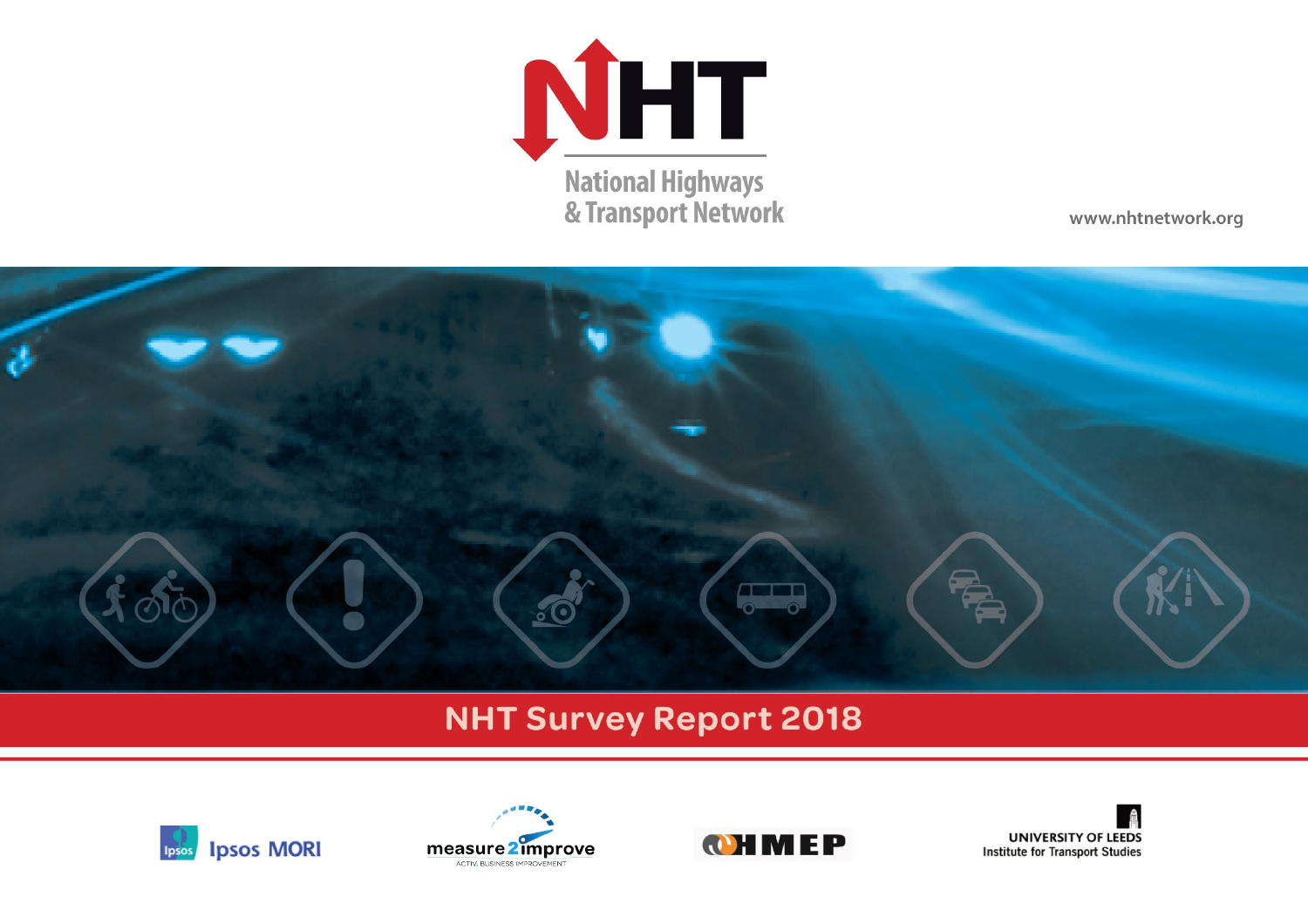2018 NHT Survey Results - Year on Year Comparison Report Description



### Introduction

This report summaries your Authority's results in the 2018 National Highway & Transport (NHT) Public Satisfaction Survey and compares your results this year with your results in the 2017 NHT Survey.

The main purpose of this report is to show your satisfaction scores from the survey this year and highlight those areas where they have changed most significantly from last year. The report comprises a page of summary results, followed by a series of individual pages which show high level results for each of the main themes of the survey.

## Summary Page

The summary page shows your overall satisfaction result and satisfaction results for each of the surveys themes as a series of pictograms. Each pictogram shows your percentage satisfaction result for this year, the larger of the two numbers, and compares that to your satisfaction result for last year. The pictograms use traffic light colouring to show the degree of change, see notes below.

The summary page includes tables that highlight which of your KBI results have improved the most since last year and which have declined the most since last year, up to three results are shown in each table in descending order. Details of your sample size and response rate in this years survey are also shown in a table.

The theme pictograms show the number of Key Benchmark Indicator (KBI) results within each theme that have increased this year, next to an upward arrow, and the number to have reduced this year, next to a downward arrow.

## Theme Pages

The theme result pages show your theme satisfaction result and satisfaction results for each of the KBI's within the theme as a series of pictograms. Each pictogram shows your percentage satisfaction result for this year, the larger of the two numbers, and compares that to your satisfaction result for last year. The pictograms use traffic light colouring to show the degree of change, see notes below.

## Notes

The pictograms in this report use traffic light colouring to signify the change in results from last year. For any improvement in satisfaction pictograms are shown in green; dark green for improvement of 3% or more and light green for improvements of up to 3%. For any small declines in satisfaction, up to 3%, pictograms are show in amber and for larger declines in satisfaction, more than 4%, pictograms are shown in red.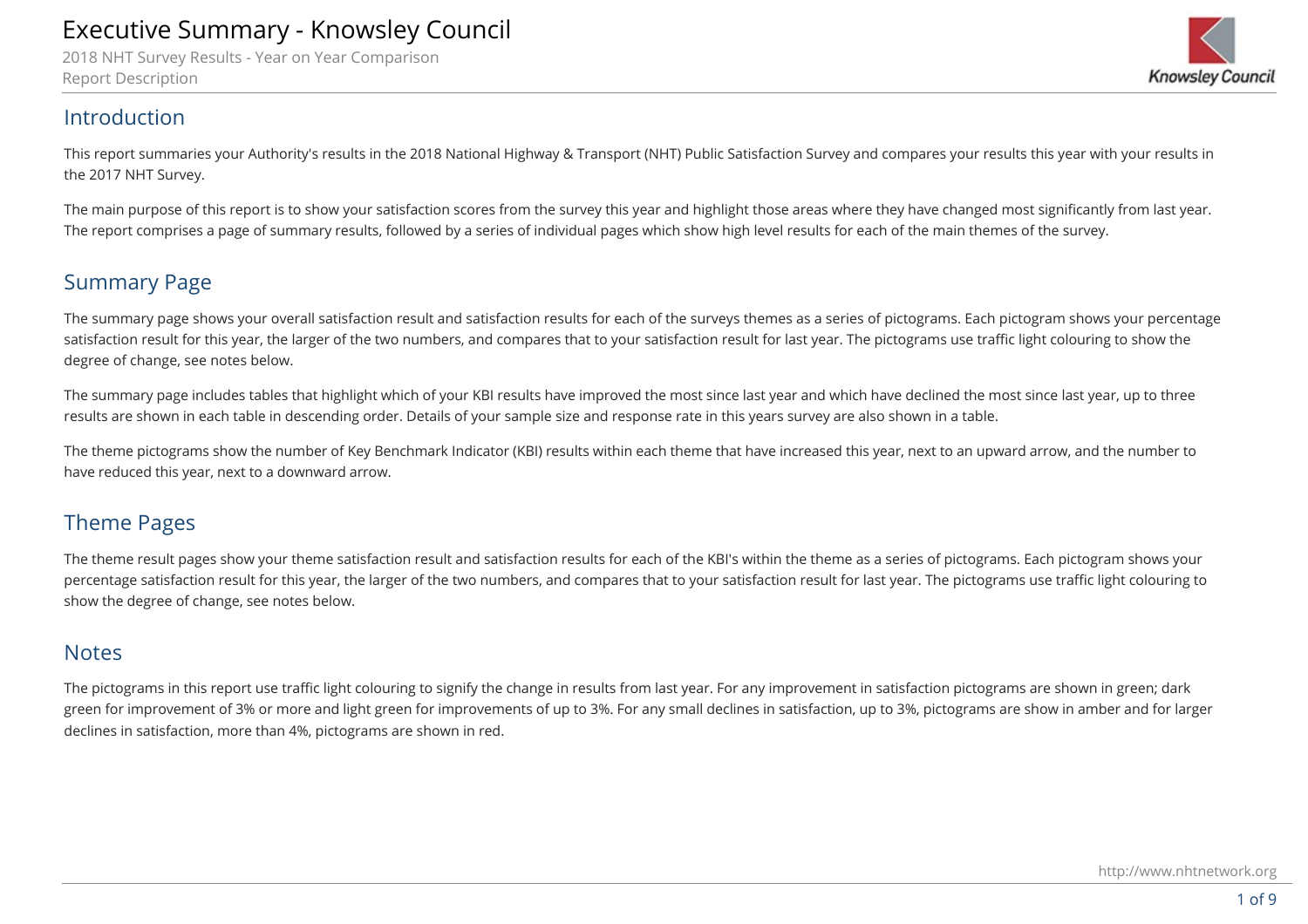2018 NHT Survey Results - Year on Year Comparison Summary

KBI 03 - Eastern Access (all) 13 - Eastern Access (all) 13 - Eastern Access (all) 13 - Eastern Access (all) 13





Key: Dark Green = an improvement of 4% or more, Light Green = an improvement of up to 3%, Amber = a decline of 1% to 3%, Red = a decline of 4% or more. Blue = no data for last year

KBI 05 - Eastern Communication (no car) -5 - Eastern Communication (no car) -5 - Eastern Communication (no car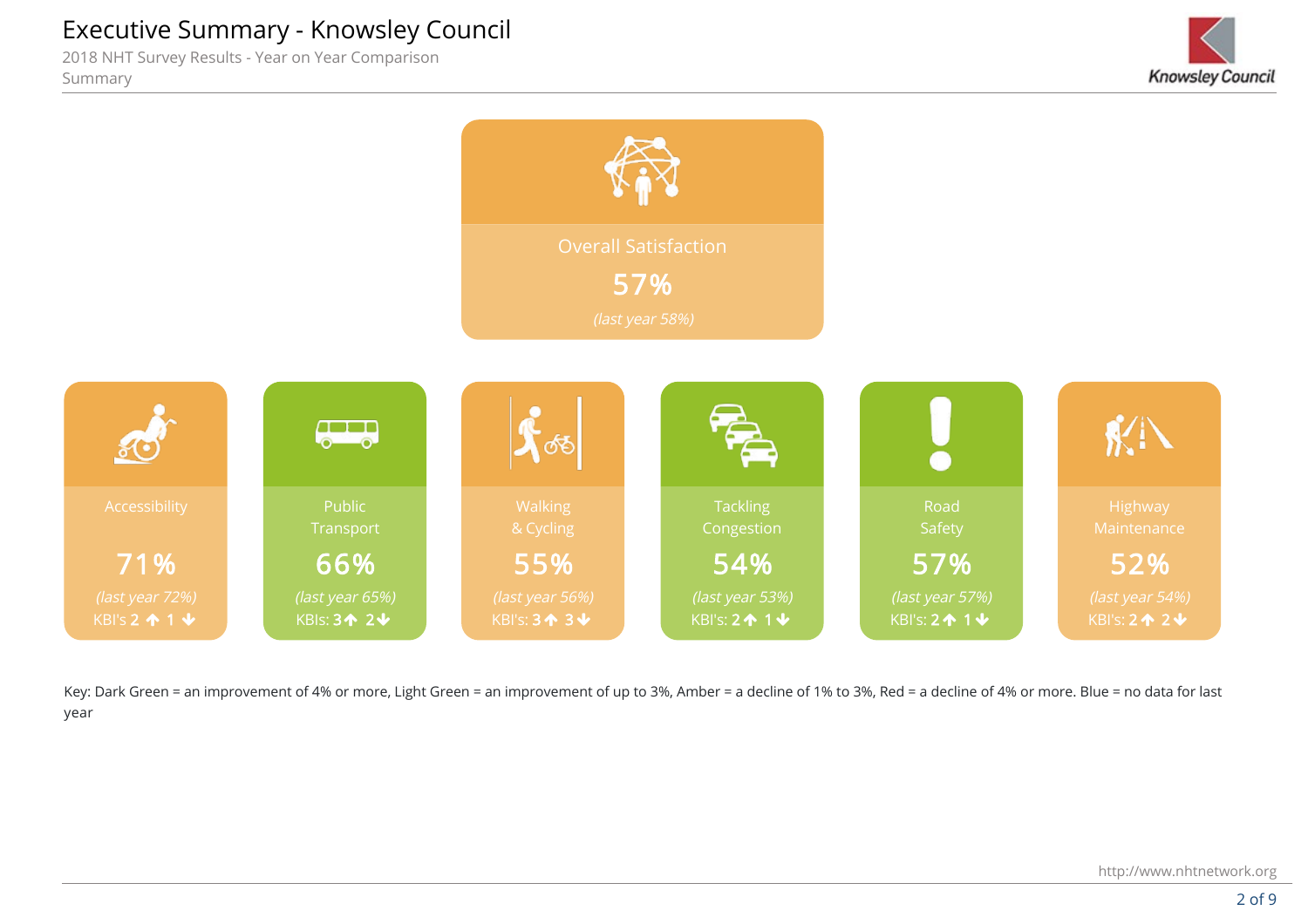

#### Top KBI increases

| Key Benchmark Indicator                | % Change |
|----------------------------------------|----------|
| KBI 22 - Road safety education         |          |
| KBI 04 - Ease of Access (disabilities) |          |
| KBI 03 - Ease of Access (all)          |          |

#### Top KBI falls

| Executive Summary - Knowsley Council<br>2018 NHT Survey Results - Year on Year Comparison<br>Summary |          |                                           |                       |                                      |  |
|------------------------------------------------------------------------------------------------------|----------|-------------------------------------------|-----------------------|--------------------------------------|--|
| Top KBI increases                                                                                    |          | Top KBI falls                             | <b>Survey Numbers</b> |                                      |  |
| Key Benchmark Indicator                                                                              | % Change | Key Benchmark Indicator                   | % Change              | Sample Size: 3,300                   |  |
| KBI 22 - Road safety education                                                                       |          | KBI 23 - Condition of highways            |                       | Responses: 578<br>Response Rate: 18% |  |
| KBI 04 - Ease of Access (disabilities)                                                               |          | KBI 08 - Public transport info (BVPI 103) | -6                    |                                      |  |
| KBI 03 - Ease of Access (all)                                                                        |          | KBI 05 - Ease of Access (no car)          | $-5$                  |                                      |  |

#### Survey Numbers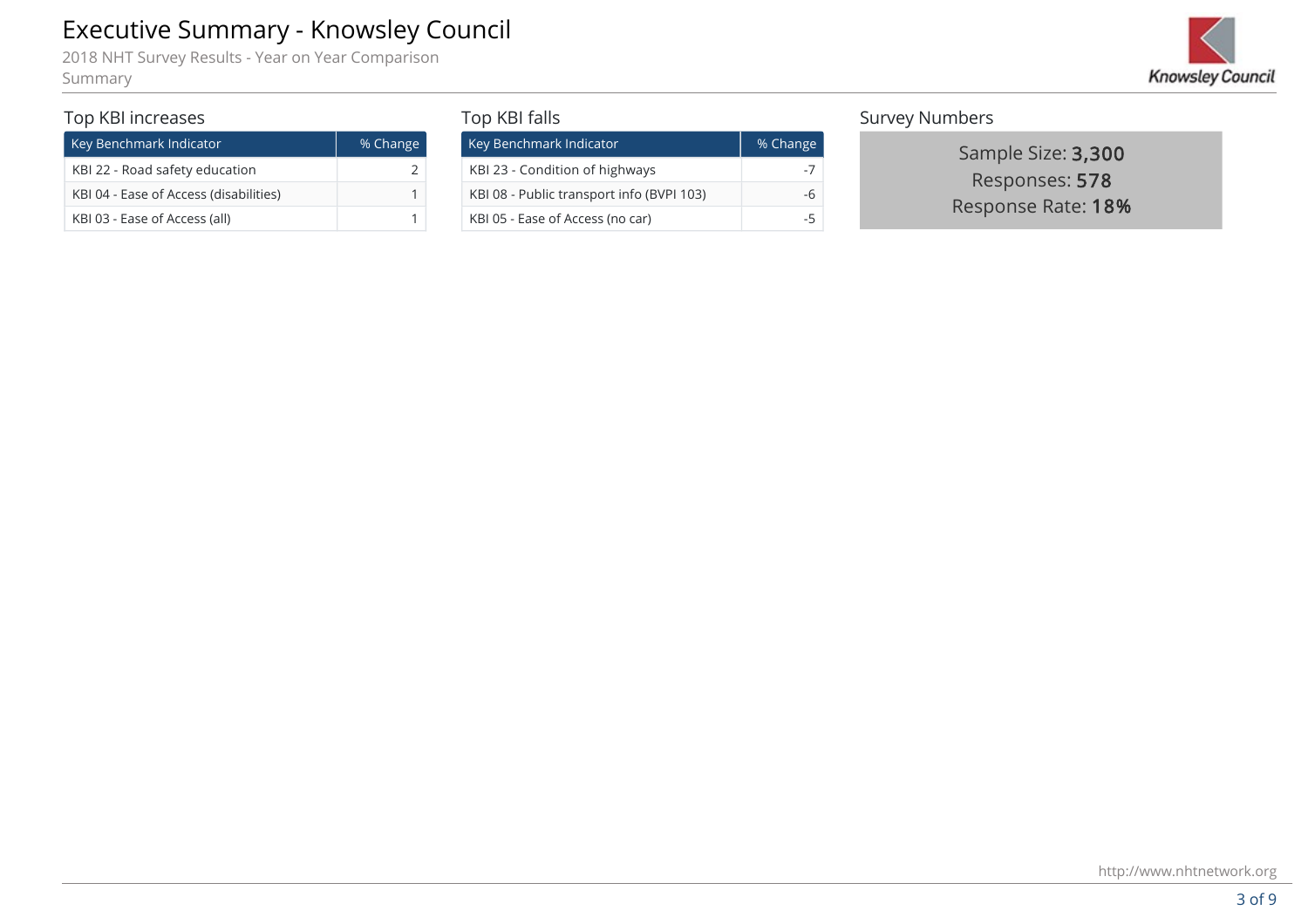2018 NHT Survey Results - Year on Year Comparison Accessibility Theme





### Key

Dark Green = an improvement of 4% or more, Light Green = an improvement of up to 3%, Amber = a decline of 1% to 3%, Red = a decline of 4% or more. Blue = no data for last year.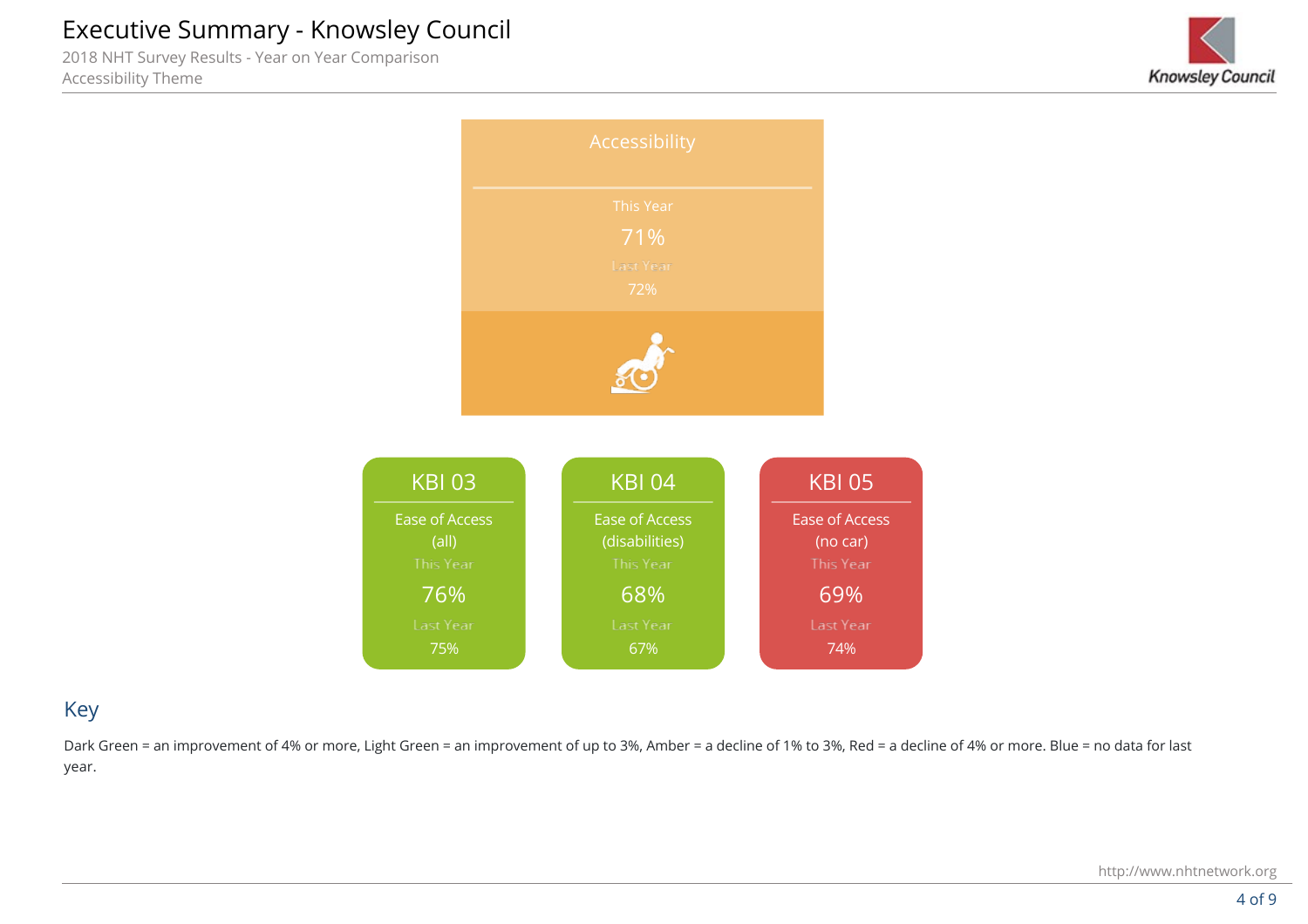2018 NHT Survey Results - Year on Year Comparison Public Transport Theme





## Key

Dark Green = an improvement of 4% or more, Light Green = an improvement of up to 3%. Amber = a decline of 1% to 3%, Red = a decline of 4% or more. Blue = no data for last year and Grey: only available on 12 page questionnaire.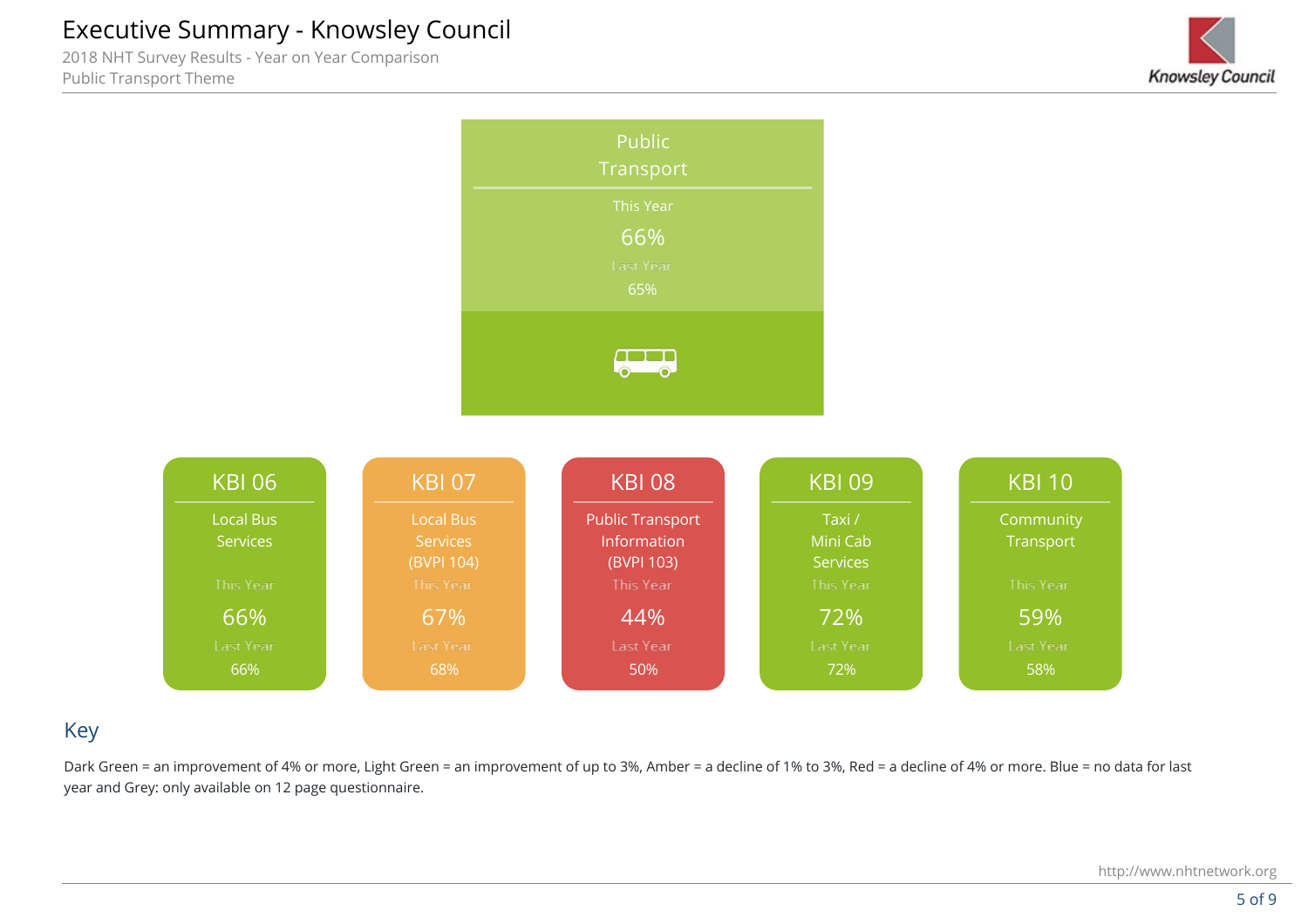2018 NHT Survey Results - Year on Year Comparison Walking & Cycling Theme







## Key

Dark Green = an improvement of 4% or more, Light Green = an improvement of up to 3%, Amber = a decline of 1% to 3%, Red = a decline of 4% or more. Blue = no data for last year.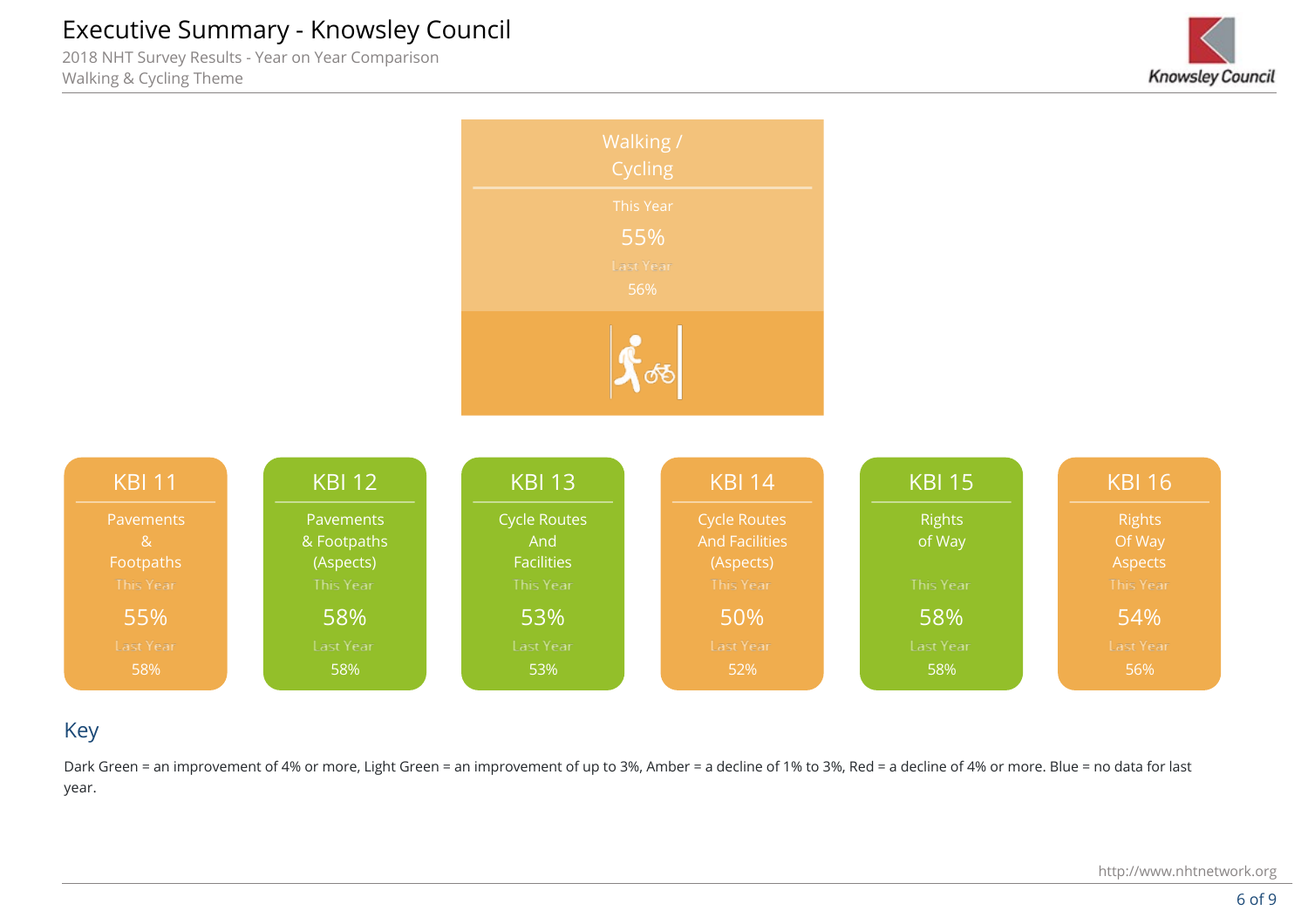2018 NHT Survey Results - Year on Year Comparison Tackling Congestion Theme





### Key

Dark Green = an improvement of 4% or more, Light Green = an improvement of up to 3%, Amber = a decline of 1% to 3%, Red = a decline of 4% or more. Blue = no data for last year.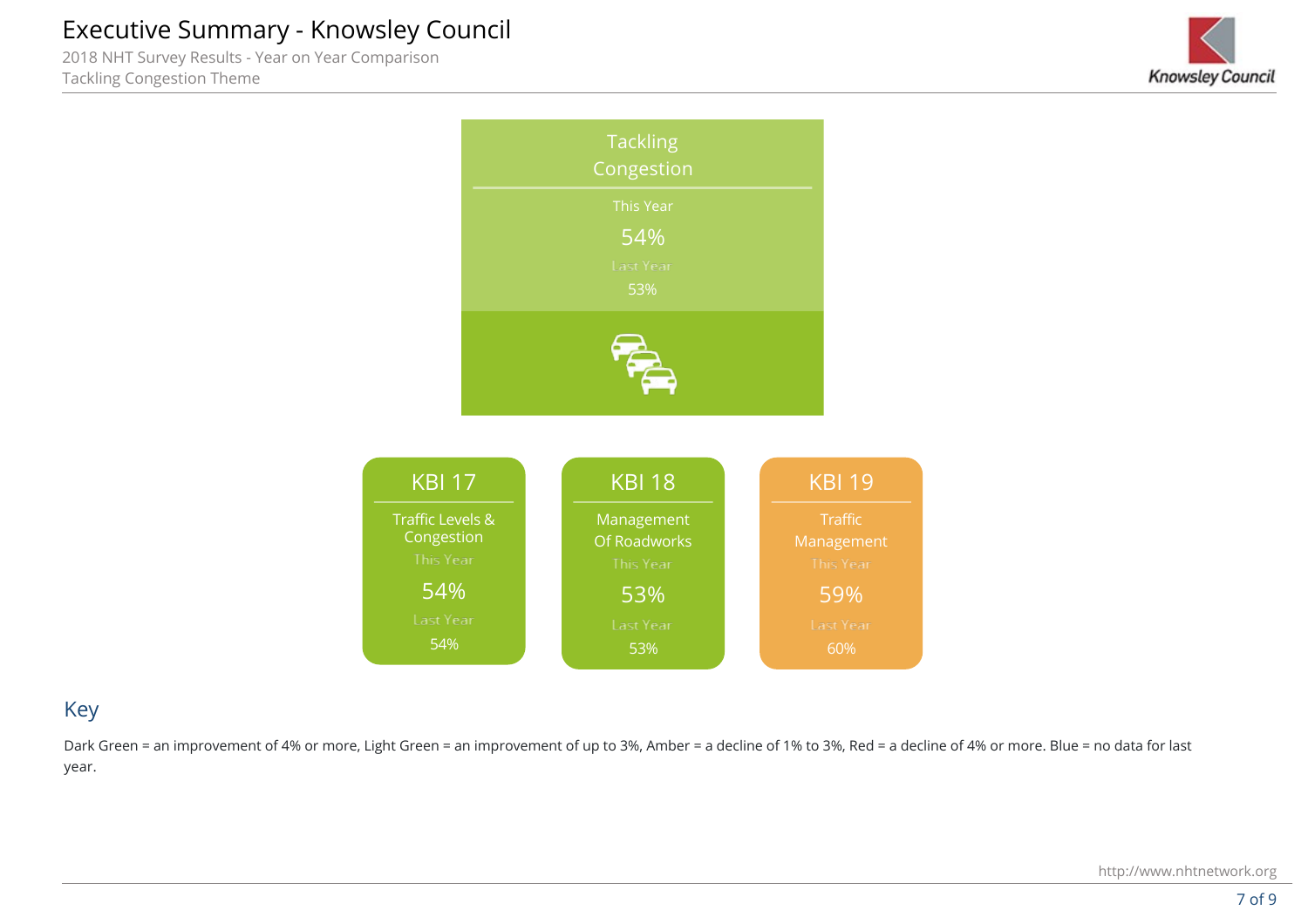2018 NHT Survey Results - Year on Year Comparison Road Safety Theme





## Key

Dark Green = an improvement of 4% or more, Light Green = an improvement of up to 3%, Amber = a decline of 1% to 3%, Red = a decline of 4% or more. Blue = no data for last year.